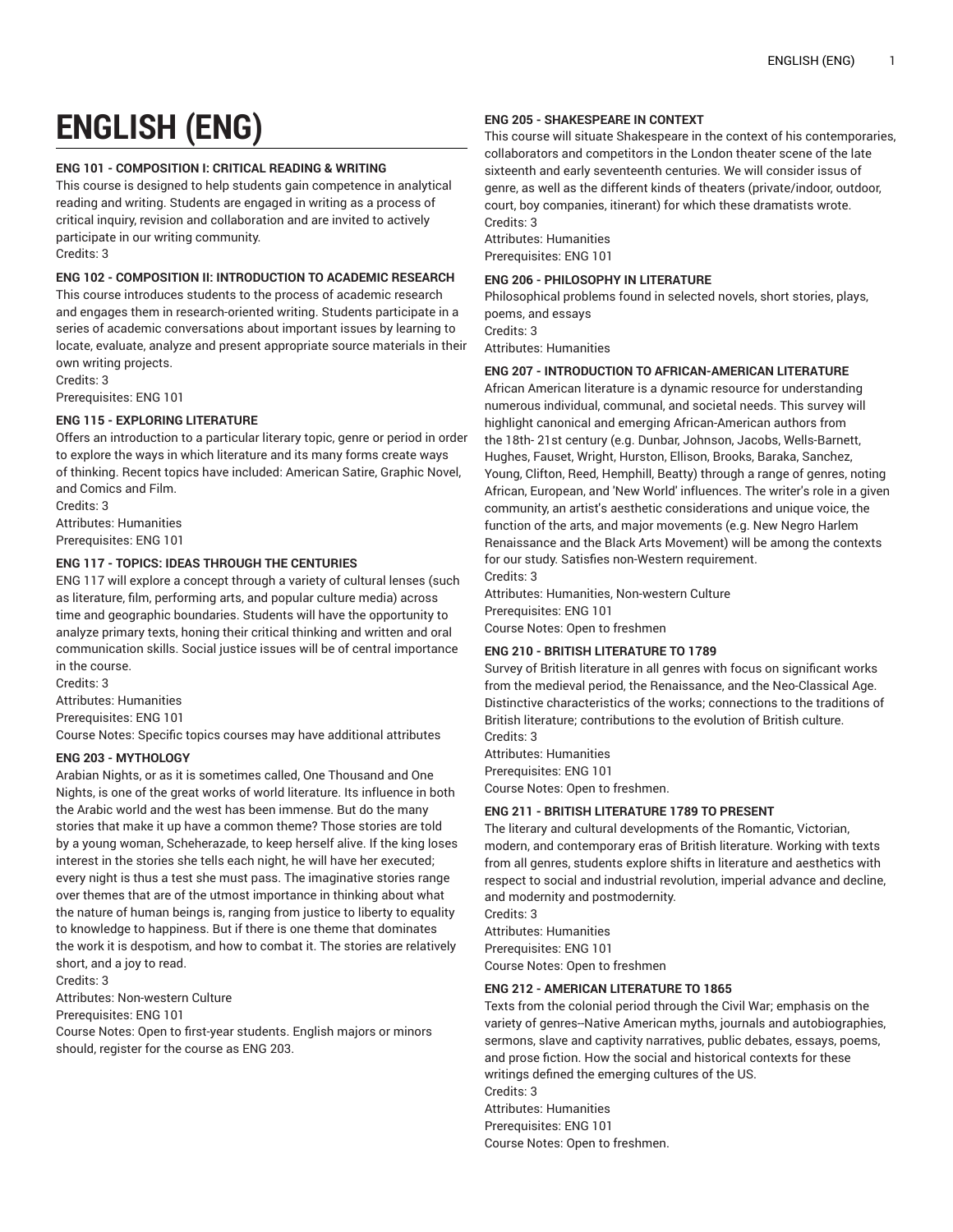# **ENG 213 - AMERICAN LITERATURE 1865-PRESENT**

The cultural development and literary experimentation of American writing in the wake of national crisis, through the development of the US as an industrial society, and into the era of global prominence dubbed the "American Century." The wide range of theories, practices, and social meanings of American writing.

Credits: 3 Attributes: Humanities Prerequisites: ENG 101 Course Notes: Open to freshmen.

## **ENG 215 - INTRODUCTION TO ETHNIC LITERATURES**

Representative works from multiple ethnic traditions. Themes may include cultural preservation and assimilation; intersections of gender, race, and class; narrative forms and identity; and relationships between writers and their communities. Satisfies non-Western requirement. Please click the CRN for the description of this course.

Credits: 3 Attributes: Humanities, Non-western Culture Prerequisites: ENG 101 Course Notes: Open to freshmen.

# **ENG 217 - YOUR NATURE JOURNAL: CREATING ECO-OPPORTUNITIES**

Human beings can cultivate a thriving planet through nature connection and self-discovery. Amidst ecological crises, nature journaling (a centuries old tradition) plays a special role in creating meaningful ecological opportunities. This experiential (EXL) course uses direct interactions with nature, literature, film, writing, and drawing/sketching as learning tools. Students work individually and as a group indoors and outdoors. Course skill development emphasizes observation and reflection; no advanced artistic skill is required.

Credits: 3 Attributes: Humanities

Course Notes: Open to freshmen

## **ENG 220 - INTRODUCTION TO LITERARY ANALYSIS**

Close reading of poetry, fiction, non-fiction and drama; introduction to literary theories to develop a critical vocabulary and interpretive strategies for textual analysis. Writing assignments increase awareness of why we read literature, how literary reading relates to other kinds of reading, and what the experience of literature means in our society. Credits: 3

Attributes: Humanities Prerequisites: ENG 101

## **ENG 221 - TEXTS AND CONTEXTS**

Application and comparison of critical and contextual approaches to literary study. Close textual analysis within several contextual frameworks. Comparative study of a limited set of literary texts, applying and evaluating various critical approaches and historical/cultural contexts. Awareness of why we read literature and how literary texts relate to other cultural texts.

Credits: 3

Attributes: Humanities

Prerequisites: ENG 220 (may be taken concurrently)

# **ENG 222 - WRITING TUTOR PRACTICUM**

ENG 222 focuses on issues related to academic literacies through discussion of professional and scholarly materials, collaborative writing projects, and putting theories into practice through a variety of tutoring activities engaging primarily with first-year students taking ENG 101. You will be trained as tutors by the Writing Center; throughout the semester you will focus on how to make the transition to college life and writing more socially just and effective.

Credits: 3 Attributes: Humanities

Prerequisites: ENG 102

## **ENG 223 - WRITING FOR NONPROFITS**

Writing for Nonprofits is a problem-based writing course that asks students to practice composing for community-engaged contexts, audiences, and purposes. Students will practice rhetorically sound, professional writing by partnering with a nonprofit organization and promoting their services to a larger audience. Students will also have opportunities to practice collaborative writing, as students will spend the semester working in groups to learn about the services offered by this organization and apply rhetorical concepts that can encourage people in and around Chicago to make use of the organization's resources. Credits: 3

Prerequisites: ENG 102

Course Notes: No additional credit for ENG 223 as, ADVANCED ACADEMIC WRITING

## **ENG 225 - DIGITAL AGE RHETORIC AND PUBLIC SPEAKING**

Digital technology has brought with it an expanded notion of "public" speaking and several new rhetorical contexts. This course will focus on rhetoric in the digital age and the various settings in which "public" speaking takes place. Students will research, write, and deliver at least three speeches.

Credits: 3

Attributes: Humanities

## **ENG 305 - SHAKESPEARE IN CONTEXT**

This course will situate Shakespeare in the context of his contemporaries, collaborators and competitors in the London theater scene of the late sixteenth and early seventeenth centuries. We will consider issus of genre, as well as the different kinds of theaters (private/indoor, outdoor, court, boy companies, itinerant) for which these dramatists wrote. Credits: 3

Attributes: Humanities Prerequisites: ENG 101 Course Notes: Cross-listed with ENG 205

## **ENG 311 - SPECIAL TOPICS IN BRITISH LITERATURE**

Advanced literature seminar focused on a period or topic in British literature, such as "Non-Shakespearean Early Modern Drama" and Frankenstein, Literature, and Film." For more details, please click the highlighted CRN number for this course on the specific term schedule. Credits: 3

Attributes: Humanities Prerequisites: ENG 220

# **ENG 313 - SPECIAL TOPICS IN BRITISH LITERATURE**

Advanced literature seminar focused on a period or topic in British literature, such as "Crime and Victorian Lit." For more details, please click the highlighted CRN number for this course on the specific term schedule. Credits: 3 Attributes: Humanities

Prerequisites: ENG 220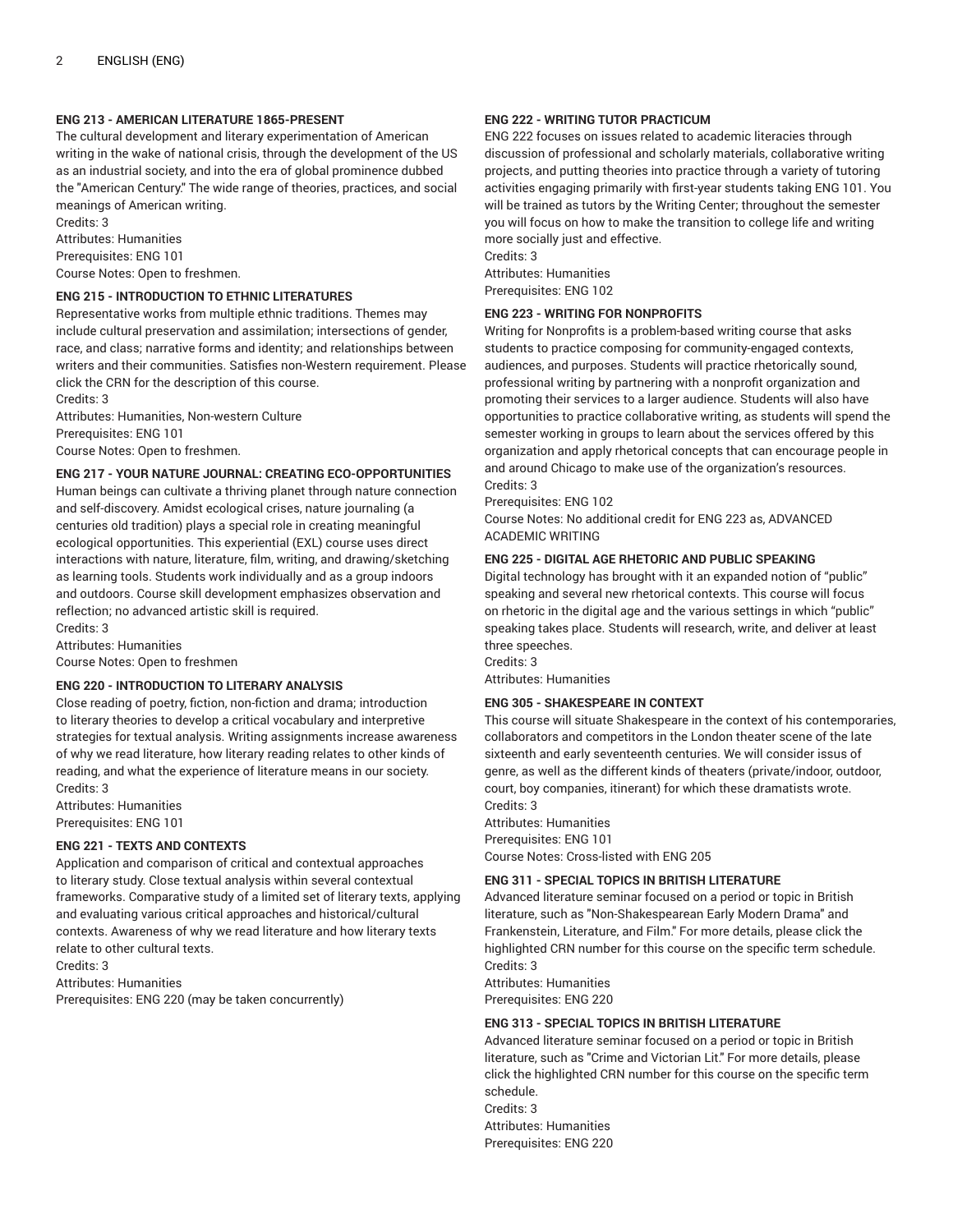## **ENG 314 - SPECIAL TOPICS IN BRITISH LITERATURE**

Advanced literature seminar focused on a period or topic in British literature, such as "Early Modern Women Writers" and "The Rise of the Novel." For more details, please click the highlighted CRN number for this course on the specific term schedule.

Credits: 3 Attributes: Humanities Prerequisites: ENG 220

#### **ENG 315 - SPECIAL TOPICS IN BRITISH LITERATURE**

Advanced literature seminar focused on a period or topic in British literature, such as "Contemporary Irish Women Writers." For more details, please click the highlighted CRN number for this course on the specific term schedule.

Credits: 3 Attributes: Humanities Prerequisites: ENG 220

#### **ENG 322 - SPECIAL TOPICS IN AMERICAN LITERATURE**

Advanced literature seminar focused on a period or topic in American literature, such as "Recent American Fiction." For more details, please click the highlighted CRN number for this course on the specific term schedule.

Credits: 3 Attributes: Humanities Prerequisites: ENG 220

# **ENG 323 - SPECIAL TOPICS IN AMERICAN LITERATURE**

: Advanced literature seminar focused on a period or topic in American literature, such as "Early American Fiction," "19th-Century American Women's Fiction" or "19th-Century American Poetry." For more details, please click the highlighted CRN number for this course on the specific term schedule.

Credits: 3 Attributes: Humanities Prerequisites: ENG 220

## **ENG 325R - WRITING COMM**

This service learning course emphasizes the application of oral and written communication by immersing students in the dialogue of their local communities and developing their voice and civic responsibility as individuals. It includes advanced practice of group communication, oral presentations, and the writing of business documents, such as memos, letters, project proposals, and reports, with particular emphasis on helping students achieve professional quality in the areas of style, tone, organization and layout. (Prerequisites: ENG 211 or ENG 214) Credits: 3

#### **ENG 335 - TOPICS IN CREATIVE WRITING**

Focused and timely courses in the art and craft of creative writing. Recent topics include Creative Writing for Teachers, Poetic Forms and Variations Workshop, and Speculative Fiction Workshop. Credits: 3 Attributes: Humanities Prerequisites: ENG 101

Course Notes: Instructor consent

## **ENG 341 - SPECIAL TOPICS IN LITERARY THEME**

Advanced literature seminar dealing with primary texts and literary theory focused on a specific, unifying topic, such as "American Naturalism," "Gender and the Artist" and "Black Lives in US Literature." For more details, please click the highlighted CRN number for this course on the specific term schedule. Credits: 3 Attributes: Humanities

Prerequisites: ENG 220

## **ENG 342 - SPECIAL TOPICS IN LITERARY THEME**

Advanced literature seminar dealing with primary texts and literary theory focused on a specific, unifying topics, such as Imagining Terror." For more details, please click the highlighted CRN number for this course on the specific term schedule.

Credits: 3 Attributes: Humanities Prerequisites: ENG 220

#### **ENG 343 - SPECIAL TOPICS IN LITERARY THEME**

Advanced literature seminar dealing with primary texts and literary theory focused on a specific, unifying topic, such as "Modernism and Gender" and "Gender in Horror." For more details, please click the highlighted CRN number for this course on the specific term schedule.

Credits: 3 Attributes: Humanities Prerequisites: ENG 220

#### **ENG 345 - SPECIAL TOPICS IN LITERARY THEME**

Advanced literature seminar dealing with primary texts and literary theory focused on a specific, unifying topic, such as "Literature of Chicago." For more details, please click the highlighted CRN number for this course on the specific term schedule.

Credits: 3 Attributes: Humanities Prerequisites: ENG 220

#### **ENG 346 - SPECIAL TOPICS IN LITERARY THEME**

Advanced literature seminar dealing with primary texts and literary theory focused on a specific, unifying topic, such as "Literature of the Color Line." For more details, please click the highlighted CRN number for this course on the specific term schedule.

Credits: 3 Attributes: Humanities Prerequisites: ENG 220

## **ENG 347 - SPECIAL TOPICS IN LITERARY THEME**

Human beings are part of the natural world, but modern life often distracts them from it. In this hybrid (mostly online and occasional faceto-face learning) experiential course, students will learn and practice the "whys" and "ways" of knowing nature. Ways of Knowing Nature builds students' critical, artistic, and experiential knowledge of the natural world through individual and collective study via outdoor and indoor activities. Course materials are rooted in both Non-Western and Western traditions. Course design allows students the opportunity to personalize the subject and timing of several activities.

Credits: 3 Attributes: Humanities Prerequisites: ENG 220